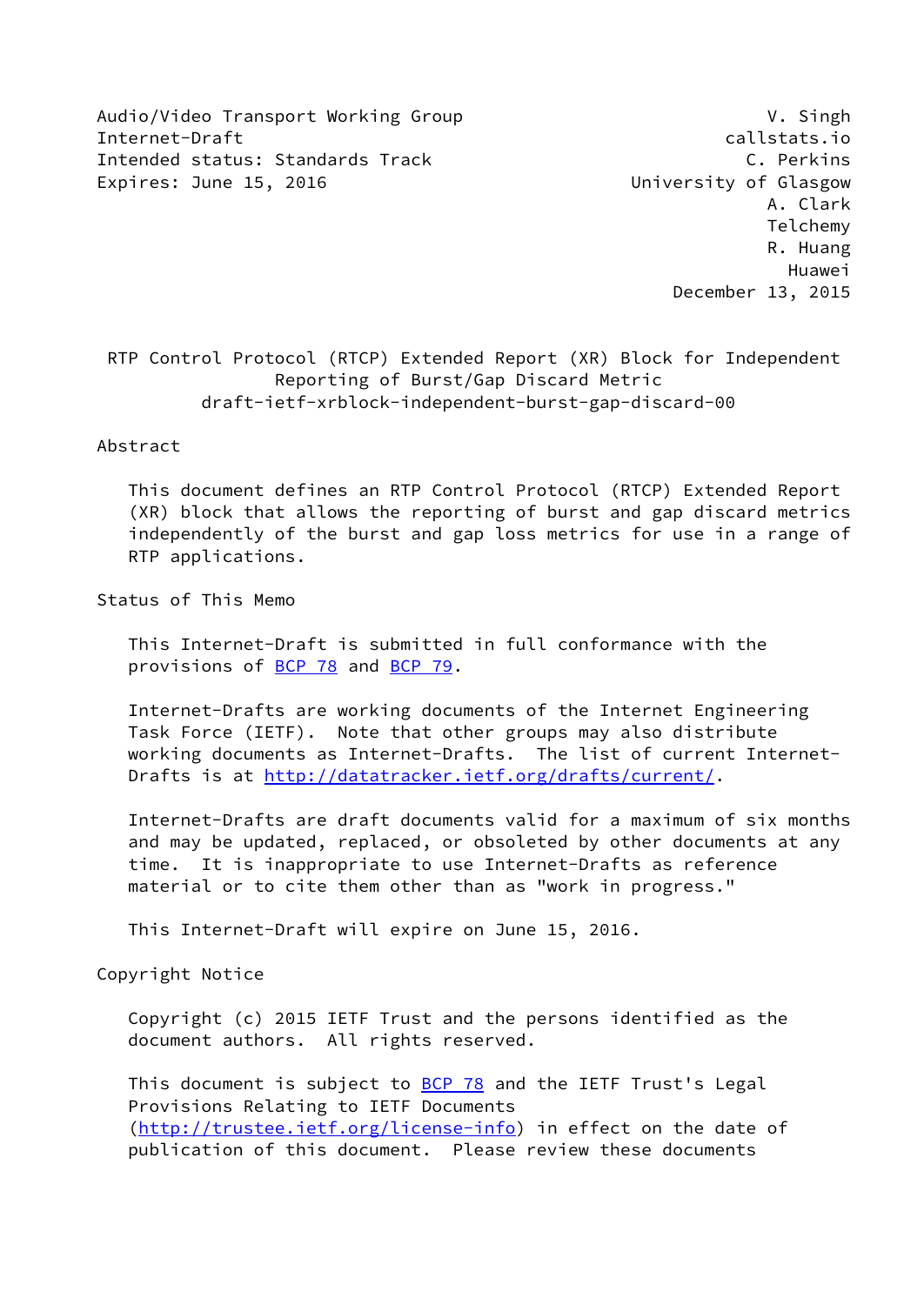<span id="page-1-1"></span>

 carefully, as they describe your rights and restrictions with respect to this document. Code Components extracted from this document must include Simplified BSD License text as described in Section 4.e of the Trust Legal Provisions and are provided without warranty as described in the Simplified BSD License.

Table of Contents

|                                                                  | $\overline{2}$  |
|------------------------------------------------------------------|-----------------|
| Burst-Gap Discard Metrics Block<br>1.1.                          | $\overline{2}$  |
| RTCP and RTCP Extended Reports<br>1.2.                           | $\frac{3}{3}$   |
| 1.3. Performance Metrics Framework                               |                 |
| 1.4.                                                             | $\overline{4}$  |
| 2.                                                               | $\overline{4}$  |
| 3. Burst/Gap Discard Metrics Block                               |                 |
| Report Block Structure<br>3.1.                                   |                 |
| 3.2. Definition of Fields in Burst/Gap Discard Metrics Block.    | $\frac{5}{5}$   |
| $3.3$ . Derived Metrics Based on the Reported Metrics            | $\overline{1}$  |
| $\underline{4}$ . Considerations for Voice-over-IP Applications  | $\underline{8}$ |
|                                                                  | $\underline{8}$ |
| SDP rtcp-xr Attribute Extension<br>5.1.                          | $\underline{8}$ |
| 5.2.                                                             | $\overline{9}$  |
|                                                                  |                 |
| New RTCP XR Block Type Value<br>6.1.                             | $\frac{9}{9}$   |
| 6.2. New RTCP XR SDP Parameter                                   |                 |
| $6.3$ . Contact Information for Registrations                    | $\frac{9}{9}$   |
| 7.                                                               | $\overline{a}$  |
| 8.                                                               | 9               |
| 9.                                                               | 10              |
|                                                                  | 10              |
| Normative References<br>10.1.                                    | 10              |
| 10.2. Informative References                                     | 10              |
| Appendix A. Metrics Represented Using the Template from RFC 6390 | 12              |
|                                                                  |                 |

# <span id="page-1-0"></span>[1](#page-1-0). Introduction

<span id="page-1-2"></span>[1.1](#page-1-2). Burst-Gap Discard Metrics Block

 This document defines a new block type that extends the metrics defined in [[RFC7003\]](https://datatracker.ietf.org/doc/pdf/rfc7003), the metrics in this report block can be used in a range of RTP applications. The new block type reports the proportion of packets discarded by the jitter buffer at the receiver in a burst and number of packets discarded depends on the de-jitter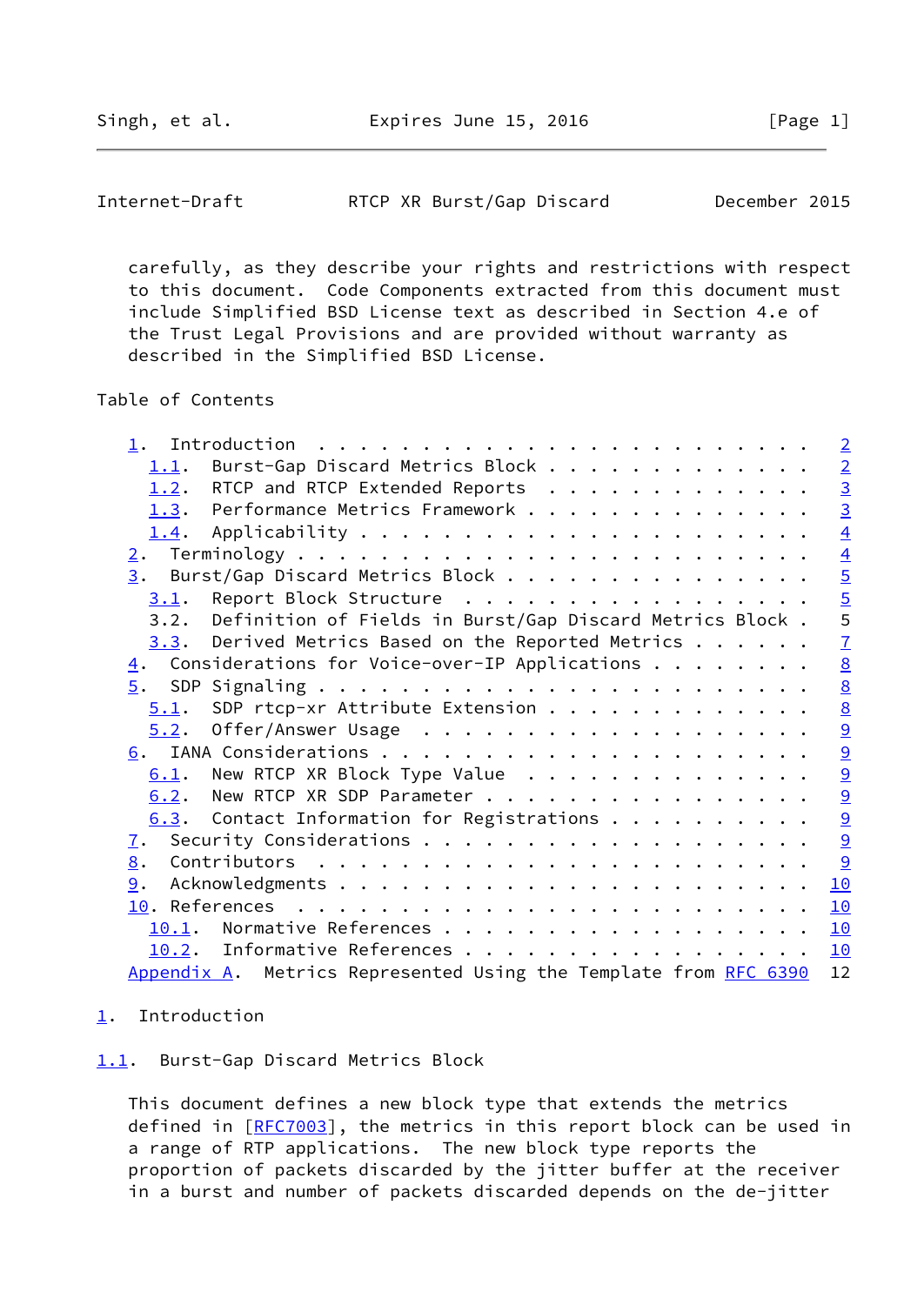buffer algorithm implemented by the endpoint.

 The new report block defined in this document is different from the one defined in [\[RFC7003](https://datatracker.ietf.org/doc/pdf/rfc7003)]. The metrics in [[RFC7003](https://datatracker.ietf.org/doc/pdf/rfc7003)] depends on the metrics in the burst-gap loss metric defined in [\[RFC6958](https://datatracker.ietf.org/doc/pdf/rfc6958)].

| Singh, et al. | Expires June 15, 2016 | [Page 2] |
|---------------|-----------------------|----------|
|---------------|-----------------------|----------|

<span id="page-2-1"></span>Internet-Draft RTCP XR Burst/Gap Discard December 2015

Consequently, an endpoint using [\[RFC7003](https://datatracker.ietf.org/doc/pdf/rfc7003)] MUST report it along with [\[RFC6958](https://datatracker.ietf.org/doc/pdf/rfc6958)] for it to be useful. The combined usage is useful when an endpoint observes correlated packet losses and discard. However, when the burst of packet losses and discards do not occur simultaneously, the application may prefer a concise report block that just reports the burst-gap of discarded packets. The report block in this document provides the complete information and does not require additional report blocks. That is, this block reports: the total number of packets discarded, the total burst duration, and the total number of bursts, all of these metrics are missing in [\[RFC7003](https://datatracker.ietf.org/doc/pdf/rfc7003)].

 This block provides information on transient network issues. Burst/ gap metrics are typically used in cumulative reports; however, they may also be used in interval reports (see the Interval Metric flag in [Section 3.2](#page-5-0)). The variation in the number of packet discard in a burst affects the user experience. Based on the metrics reported in the block, the sending endpoint may change the packetisation interval, vary the bitrate, etc. The report may additionally be used for diagnostics [\[RFC6792](https://datatracker.ietf.org/doc/pdf/rfc6792)]. The metric belongs to the class of transport-related end-system metrics defined in [\[RFC6792](https://datatracker.ietf.org/doc/pdf/rfc6792)].

 The definitions of "burst", "gap", "loss", and "discard" are consistent with the definitions in [[RFC3611\]](https://datatracker.ietf.org/doc/pdf/rfc3611). To accommodate the range of jitter buffer algorithms and packet discard logic that may be used by implementors, the method used to distinguish between bursts and gaps shall use an equivalent method to that defined in Section [4.7.2 of \[RFC3611\]](https://datatracker.ietf.org/doc/pdf/rfc3611#section-4.7.2). Note that reporting the specific jitter buffer algorithms and/or packet discard logic is out of the scope of this document.

<span id="page-2-0"></span>[1.2](#page-2-0). RTCP and RTCP Extended Reports

 The use of RTCP for reporting is defined in [\[RFC3550](https://datatracker.ietf.org/doc/pdf/rfc3550)]. [\[RFC3611](https://datatracker.ietf.org/doc/pdf/rfc3611)] defined an extensible structure for reporting using an RTCP Extended Report (XR). This document defines a new Extended Report block for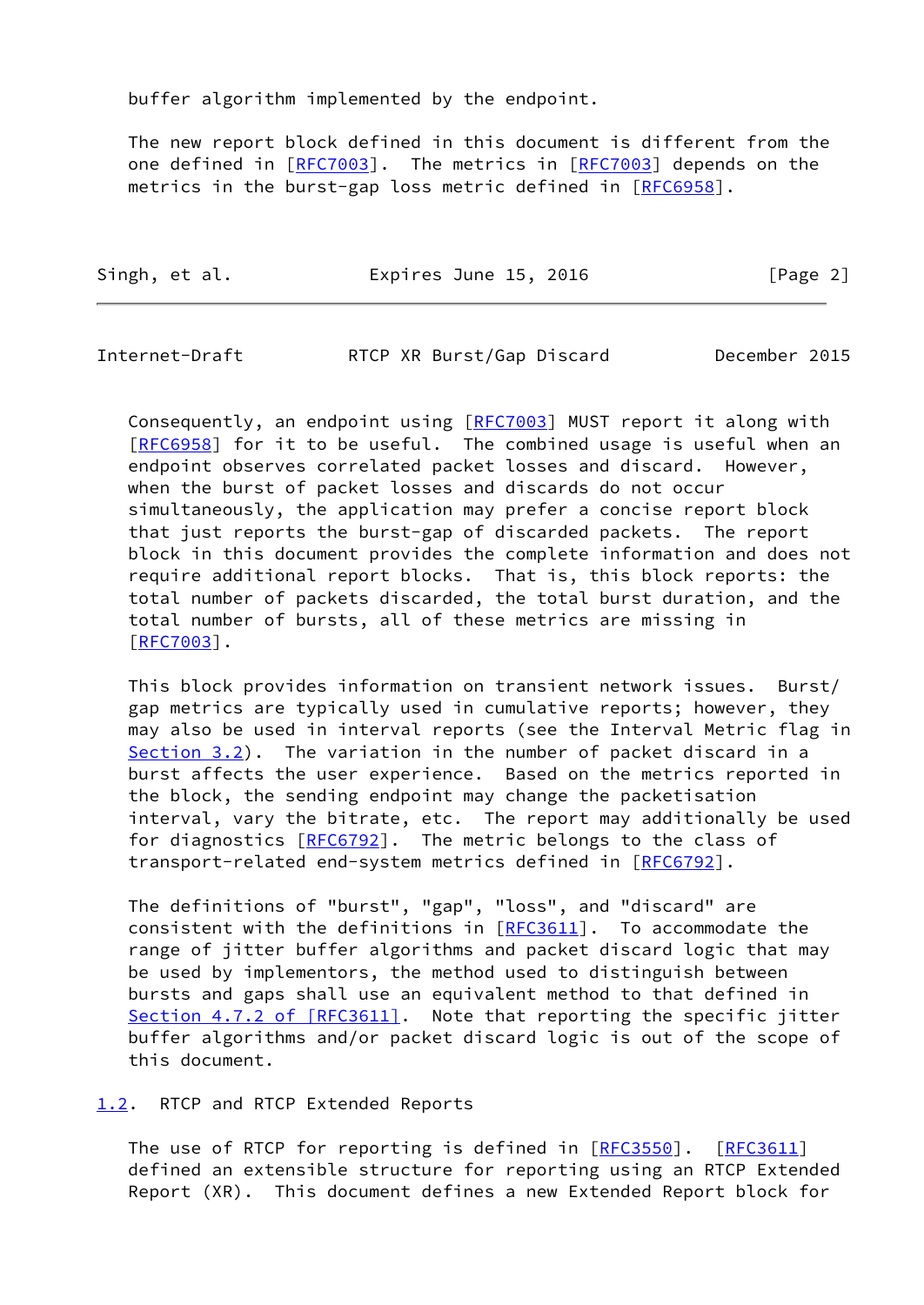use with [\[RFC3550](https://datatracker.ietf.org/doc/pdf/rfc3550)] and [\[RFC3611](https://datatracker.ietf.org/doc/pdf/rfc3611)].

<span id="page-3-0"></span>[1.3](#page-3-0). Performance Metrics Framework

 The Performance Metrics Framework [[RFC6390](https://datatracker.ietf.org/doc/pdf/rfc6390)] provides guidance on the definition and specification of performance metrics. The RTP Monitoring Framework [\[RFC6792](https://datatracker.ietf.org/doc/pdf/rfc6792)] provides guidelines for reporting block format using RTCP XR. The metrics block described in this document is in accordance with the guidelines in [\[RFC6390](https://datatracker.ietf.org/doc/pdf/rfc6390)] and [\[RFC6792](https://datatracker.ietf.org/doc/pdf/rfc6792)].

| Singh, et al. | Expires June 15, 2016 | [Page 3] |
|---------------|-----------------------|----------|
|---------------|-----------------------|----------|

<span id="page-3-2"></span>Internet-Draft RTCP XR Burst/Gap Discard December 2015

### <span id="page-3-1"></span>[1.4](#page-3-1). Applicability

 These metrics are applicable to a range of RTP applications that contain de-jitter buffers  $[REC5481]$  at the receiving end to smooth variation in packet-arrival time and don't use stream repair means, e.g., Forward Error Correction (FEC) [\[I-D.ietf-payload-flexible-fec-scheme](#page-10-5)] and/or retransmission [\[RFC4588](https://datatracker.ietf.org/doc/pdf/rfc4588)].

<span id="page-3-3"></span>[2](#page-3-3). Terminology

 The key words "MUST", "MUST NOT", "REQUIRED", "SHALL", "SHALL NOT", "SHOULD", "SHOULD NOT", "RECOMMENDED", "MAY", and "OPTIONAL" in this document are to be interpreted as described in [RFC 2119 \[RFC2119](https://datatracker.ietf.org/doc/pdf/rfc2119)].

In addition, the following terms are defined:

Received, Lost, and Discarded

 A packet shall be regarded as "lost" if it fails to arrive within an implementation-specific time window. A packet that arrives within this time window but is too early to be played out, too late to be played out, or thrown away before playout due to packet duplication or redundancy shall be regarded as discarded. A packet shall not be regarded as discarded if it arrives within this time window but is dropped during decoding by some higher layer decoder, e.g., due to a decoding error. A packet shall be classified as one of received (or OK), discarded, or lost. metric "cumulative number of packets lost" defined in [\[RFC3550](https://datatracker.ietf.org/doc/pdf/rfc3550)]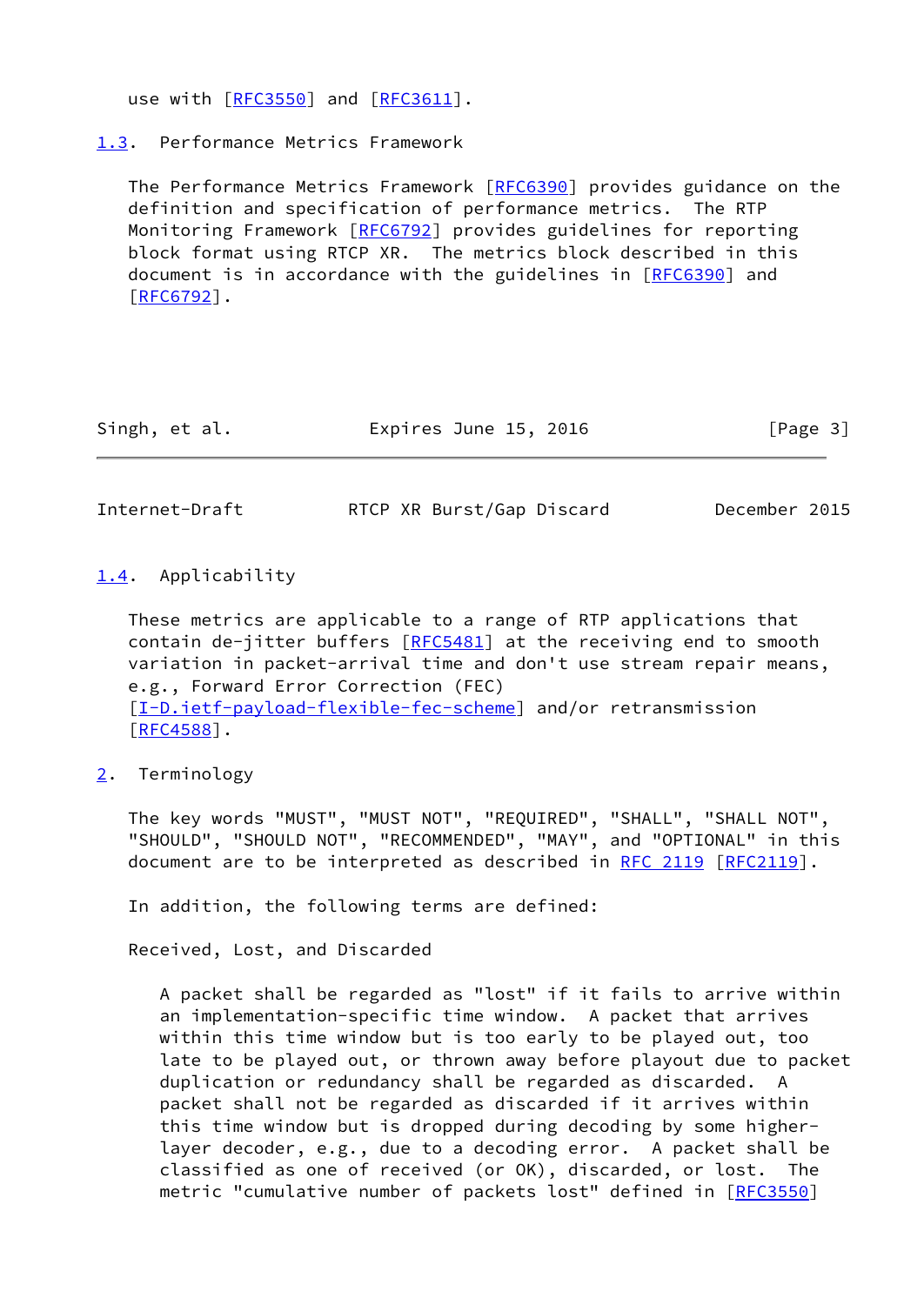reports a count of packets lost from the media stream (single synchronization source (SSRC) within a single RTP session). Similarly, the metric "number of packets discarded" defined in [[RFC7002\]](https://datatracker.ietf.org/doc/pdf/rfc7002) reports a count of packets discarded from the media stream (single SSRC within a single RTP session) arriving at the receiver. Another metric, defined in [\[RFC5725](https://datatracker.ietf.org/doc/pdf/rfc5725)], is available to report on packets that are not recovered by any repair techniques that may be in use. Note that the term "discard" defined here builds on the "discard" definition in [\[RFC3611](https://datatracker.ietf.org/doc/pdf/rfc3611)] but extends the concept to take into account packet duplication and reports different types of discard counts [\[RFC7002](https://datatracker.ietf.org/doc/pdf/rfc7002)].

Bursts and Gaps

 The terms "burst" and "gap" are used in a manner consistent with that of RTCP XR [[RFC3611\]](https://datatracker.ietf.org/doc/pdf/rfc3611). RTCP XR views an RTP stream as being divided into bursts, which are periods during which the discard rate is high enough to cause noticeable quality degradation (generally over 5 percent discard rate), and gaps, which are

| Singh, et al. | Expires June 15, 2016 | [Page 4] |
|---------------|-----------------------|----------|
|---------------|-----------------------|----------|

<span id="page-4-1"></span>Internet-Draft RTCP XR Burst/Gap Discard December 2015

 periods during which discarded packets are infrequent and hence quality is generally acceptable.

<span id="page-4-0"></span>[3](#page-4-0). Burst/Gap Discard Metrics Block

 Metrics in this block report on burst/gap discard in the stream arriving at the RTP system. Measurements of these metrics are made at the receiving end of the RTP stream. Instances of this metrics block use the synchronization source (SSRC) to refer to the separate auxiliary Measurement Information Block [\[RFC6776](https://datatracker.ietf.org/doc/pdf/rfc6776)], which describes measurement periods in use (see [\[RFC6776\], Section](https://datatracker.ietf.org/doc/pdf/rfc6776#section-4.2) 4.2).

 This metrics block relies on the measurement period in the Measurement Information Block indicating the span of the report. Senders MUST send this block in the same compound RTCP packet as the Measurement Information Block. Receivers MUST verify that the measurement period is received in the same compound RTCP packet as this metrics block. If not, this metrics block MUST be discarded.

<span id="page-4-2"></span>[3.1](#page-4-2). Report Block Structure

The structure of the Burst/Gap Discard Metrics Block is as follows.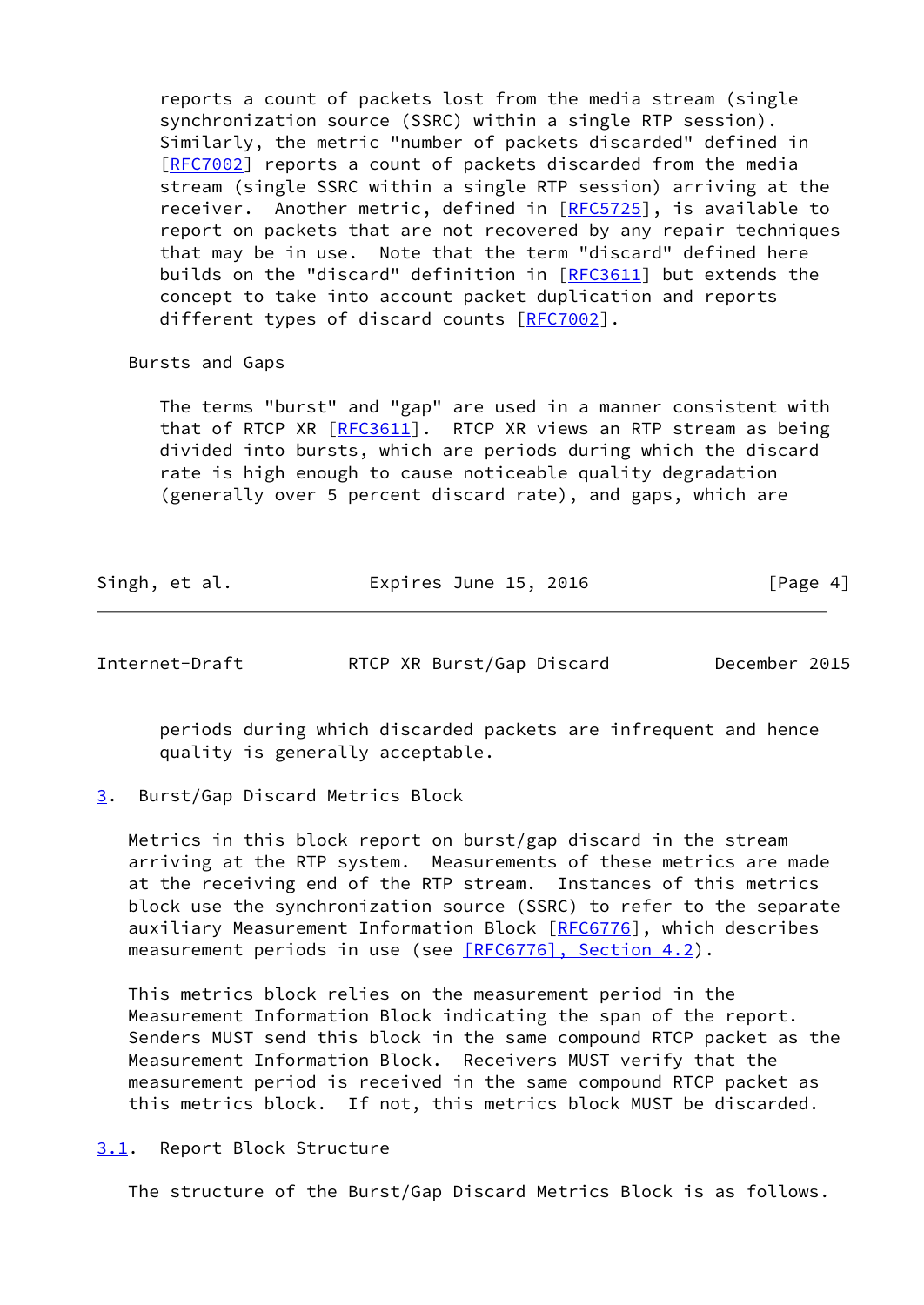$0$  1 2 3 0 1 2 3 4 5 6 7 8 9 0 1 2 3 4 5 6 7 8 9 0 1 2 3 4 5 6 7 8 9 0 1 +-+-+-+-+-+-+-+-+-+-+-+-+-+-+-+-+-+-+-+-+-+-+-+-+-+-+-+-+-+-+-+-+ BT=IBGD | I | resv | block length +-+-+-+-+-+-+-+-+-+-+-+-+-+-+-+-+-+-+-+-+-+-+-+-+-+-+-+-+-+-+-+-+ SSRC of Source +-+-+-+-+-+-+-+-+-+-+-+-+-+-+-+-+-+-+-+-+-+-+-+-+-+-+-+-+-+-+-+-+ Threshold | Sum of Burst Durations (ms) +-+-+-+-+-+-+-+-+-+-+-+-+-+-+-+-+-+-+-+-+-+-+-+-+-+-+-+-+-+-+-+-+ Packets Discarded in Bursts | Number of | +-+-+-+-+-+-+-+-+-+-+-+-+-+-+-+-+-+-+-+-+-+-+-+-+-+-+-+-+-+-+-+-+ | Bursts | Total Packets Expected in Bursts | +-+-+-+-+-+-+-+-+-+-+-+-+-+-+-+-+-+-+-+-+-+-+-+-+-+-+-+-+-+-+-+-+ Discard Count +-+-+-+-+-+-+-+-+-+-+-+-+-+-+-+-+-+-+-+-+-+-+-+-+-+-+-+-+-+-+-+-+

Figure 1: Report Block Structure

<span id="page-5-0"></span>[3.2](#page-5-0). Definition of Fields in Burst/Gap Discard Metrics Block

Block Type (BT): 8 bits

 A Burst/Gap Discard Metrics Block is identified by the constant IBGD.

| Singh, et al. | Expires June 15, 2016 | [Page 5] |
|---------------|-----------------------|----------|
|               |                       |          |

Internet-Draft RTCP XR Burst/Gap Discard December 2015

 [Note to RFC Editor: Please replace IBGD with the IANA provided RTCP XR block type for this block.]

Interval Metric flag (I): 2 bits

 This field is used to indicate whether the burst/gap discard metrics are Sampled, Interval, or Cumulative metrics [\[RFC6792](https://datatracker.ietf.org/doc/pdf/rfc6792)]:

 I=10: Interval Duration - the reported value applies to the most recent measurement interval duration between successive metrics reports.

 I=11: Cumulative Duration - the reported value applies to the accumulation period characteristic of cumulative measurements.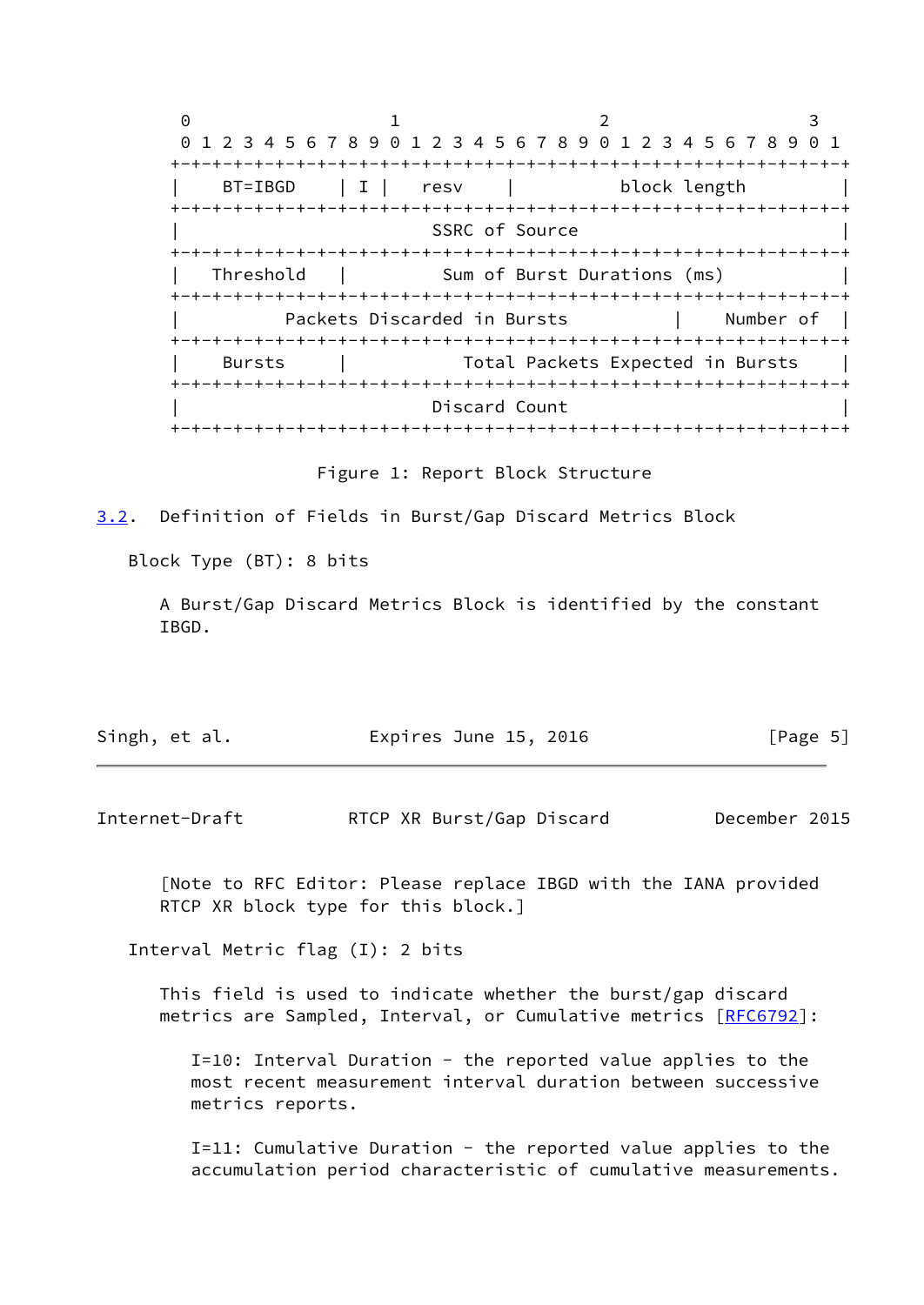I=01: Sampled Value - the reported value is a sampled instantaneous value.

 In this document, burst/gap discard metrics can only be measured over definite intervals and cannot be sampled. Also, the value I=00 is reserved for future use. Senders MUST NOT use the values  $I=00$  or  $I=01$ . If a block is received with  $I=00$  or  $I=01$ , the receiver MUST discard the block.

Reserved (resv): 6 bits

 These bits are reserved. They MUST be set to zero by senders and ignored by receivers (see [\[RFC6709\], Section](https://datatracker.ietf.org/doc/pdf/rfc6709#section-4.2) 4.2).

block length: 16 bits

 The length of this report block in 32-bit words, minus one. For the Burst/Gap Discard Metrics Block, the block length is equal to 5. The block MUST be discarded if the block length is set to a different value.

SSRC of Source: 32 bits

As defined in Section [4.1 of \[RFC3611\]](https://datatracker.ietf.org/doc/pdf/rfc3611#section-4.1).

Threshold: 8 bits

The Threshold is equivalent to Gmin in  $[REC3611]$ , i.e., the number of successive packets that must not be discarded prior to and following a discard packet in order for this discarded packet to be regarded as part of a gap. Note that the Threshold is set in accordance with the Gmin calculation defined in Section [4.7.2 of](https://datatracker.ietf.org/doc/pdf/rfc3611#section-4.7.2)  [\[RFC3611\]](https://datatracker.ietf.org/doc/pdf/rfc3611#section-4.7.2).

| Expires June 15, 2016<br>Singh, et al. | [Page 6] |
|----------------------------------------|----------|
|----------------------------------------|----------|

<span id="page-6-0"></span>Internet-Draft RTCP XR Burst/Gap Discard December 2015

Sum of Burst Durations (ms): 24 bits

 The total duration of bursts of discarded packets in the period of the report (Interval or Cumulative).

 The measured value is an unsigned value. If the measured value exceeds 0xFFFFFD, the value 0xFFFFFE MUST be reported to indicate an over-range measurement. If the measurement is unavailable, the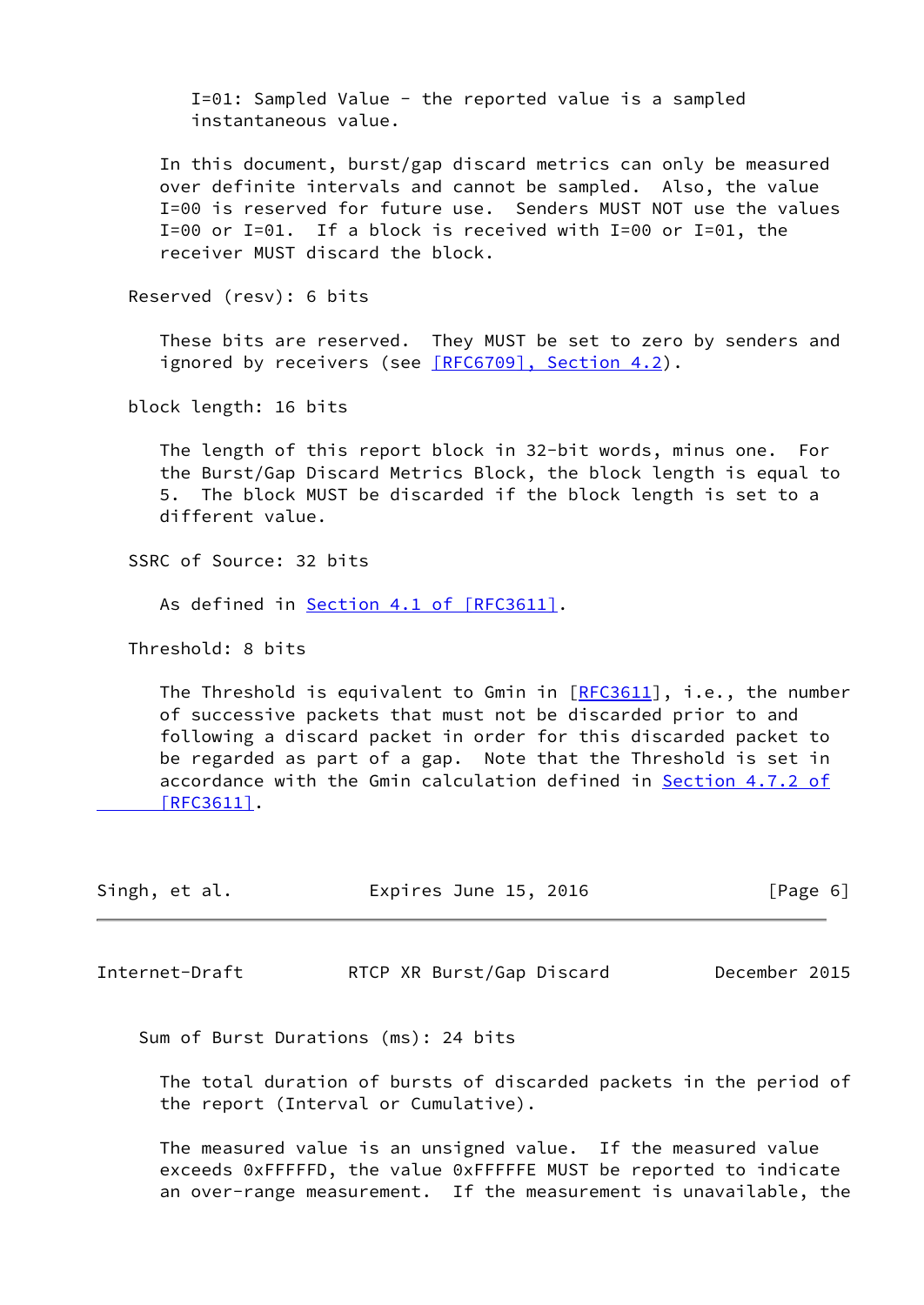value 0xFFFFFF MUST be reported.

Packets Discarded in Bursts: 24 bits

 The total number of packets discarded during discard bursts, as defined in Section [3.2 of \[RFC7002\]](https://datatracker.ietf.org/doc/pdf/rfc7002#section-3.2).

Number of Bursts: 16 bits

 The number of discard bursts in the period of the report (Interval or Cumulative).

 The measured value is an unsigned value. If the measured value exceeds 0xFFFD, the value 0xFFFE MUST be reported to indicate an over-range measurement. If the measurement is unavailable, the value 0xFFFF MUST be reported.

Total Packets Expected in Bursts: 24 bits

 The total number of packets expected during discarded bursts (that is, the sum of received packets and lost packets). The metric is defined in [[RFC7003](https://datatracker.ietf.org/doc/pdf/rfc7003)].

Discard Count: 32 bits

 Number of packets discarded over the period (Interval or Cumulative) covered by this report, as defined in [Section](https://datatracker.ietf.org/doc/pdf/rfc7002#section-3.2) 3.2 of  [\[RFC7002\]](https://datatracker.ietf.org/doc/pdf/rfc7002#section-3.2).

<span id="page-7-0"></span>[3.3](#page-7-0). Derived Metrics Based on the Reported Metrics

 The metrics described here are intended to be used in conjunction with information from the Measurement Information Block [\[RFC6776](https://datatracker.ietf.org/doc/pdf/rfc6776)].

 These metrics provide the following information relevant to statistical parameters (depending on cumulative of interval measures), for example:

Singh, et al. **Expires June 15, 2016** [Page 7]

<span id="page-7-1"></span>Internet-Draft RTCP XR Burst/Gap Discard December 2015

o The average discarded burst size, which can be calculated by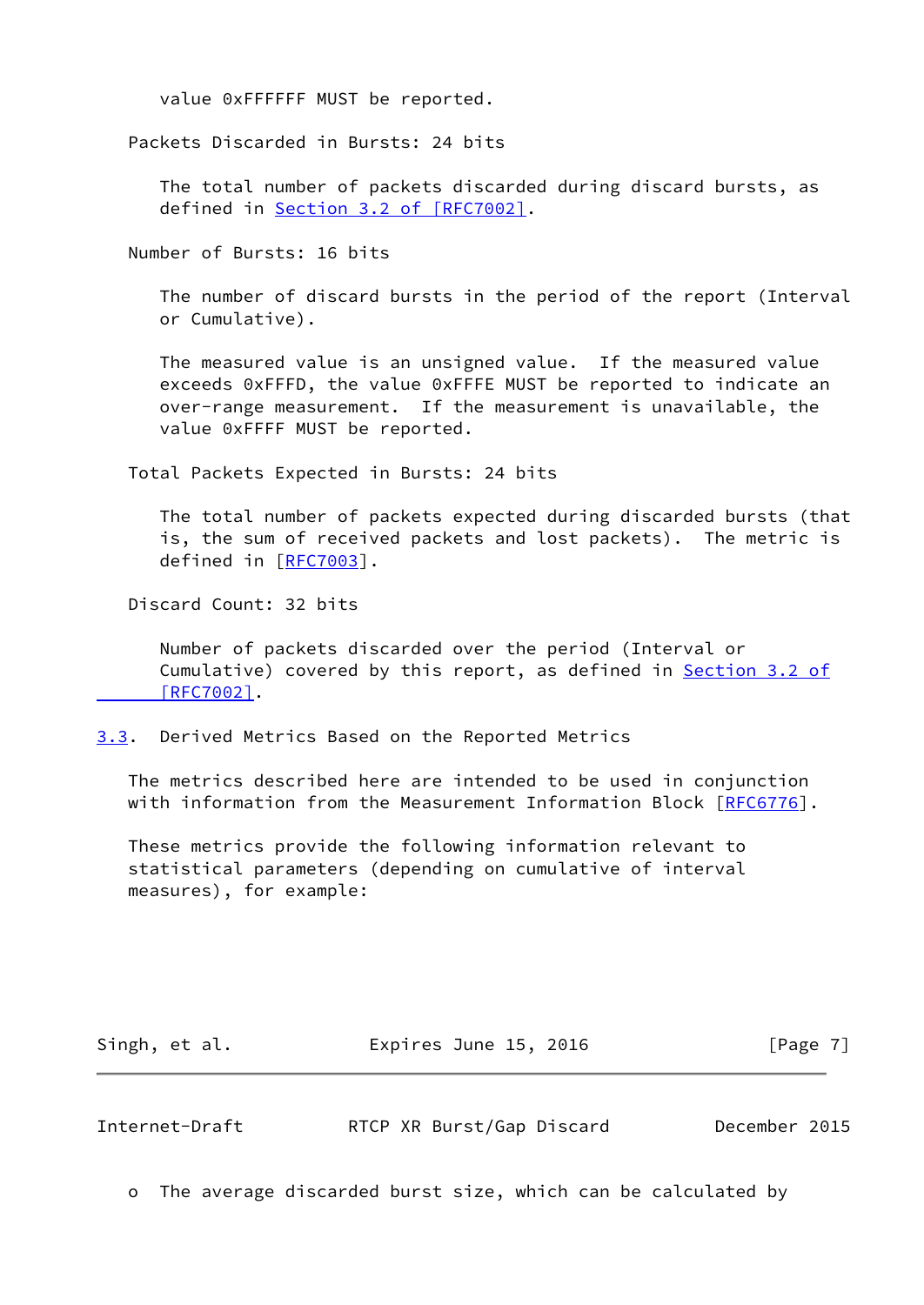dividing the metric "Packets Discarded in Bursts" with the "Number of Bursts".

 o The average burst duration, which can be calculated by dividing the metric "Sum of Burst Durations (ms)" with the "Number of bursts".

### <span id="page-8-0"></span>[4](#page-8-0). Considerations for Voice-over-IP Applications

 This metrics block is applicable to a broad range of RTP applications. Where the metric is used with a Voice-over-IP (VoIP) application and the stream repair means is not available, the following considerations apply.

 RTCP XR views a call as being divided into bursts, which are periods during which the discard rate is high enough to cause noticeable call quality degradation (generally over 5 percent discard rate) and gaps, which are periods during which discarded packets are infrequent and hence call quality is generally acceptable.

 If voice activity detection is used, the burst and gap duration shall be determined as if silence packets had been sent, i.e., a period of silence in excess of Gmin packets will terminate a burst condition.

The recommended value for the threshold Gmin in [\[RFC3611](https://datatracker.ietf.org/doc/pdf/rfc3611)] results in a burst being a period of time during which the call quality is degraded to a similar extent to a typical pulse code modulation (PCM) severely errored second.

<span id="page-8-1"></span>[5](#page-8-1). SDP Signaling

 [RFC3611] defines the use of SDP (Session Description Protocol) [\[RFC4566](https://datatracker.ietf.org/doc/pdf/rfc4566)] for signaling the use of XR blocks. XR blocks MAY be used without prior signaling.

# <span id="page-8-2"></span>[5.1](#page-8-2). SDP rtcp-xr Attribute Extension

This section augments the SDP [[RFC4566](https://datatracker.ietf.org/doc/pdf/rfc4566)] attribute "rtcp-xr" defined in [[RFC3611\]](https://datatracker.ietf.org/doc/pdf/rfc3611) by providing an additional value of "xr-format" to signal the use of the report block defined in this document. The ABNF [\[RFC5234](https://datatracker.ietf.org/doc/pdf/rfc5234)] syntax is as follows.

xr-format =/ xr-ind-bgd-block

xr-ind-bgd-block = "ind-burst-gap-discard"

Singh, et al. Expires June 15, 2016 [Page 8]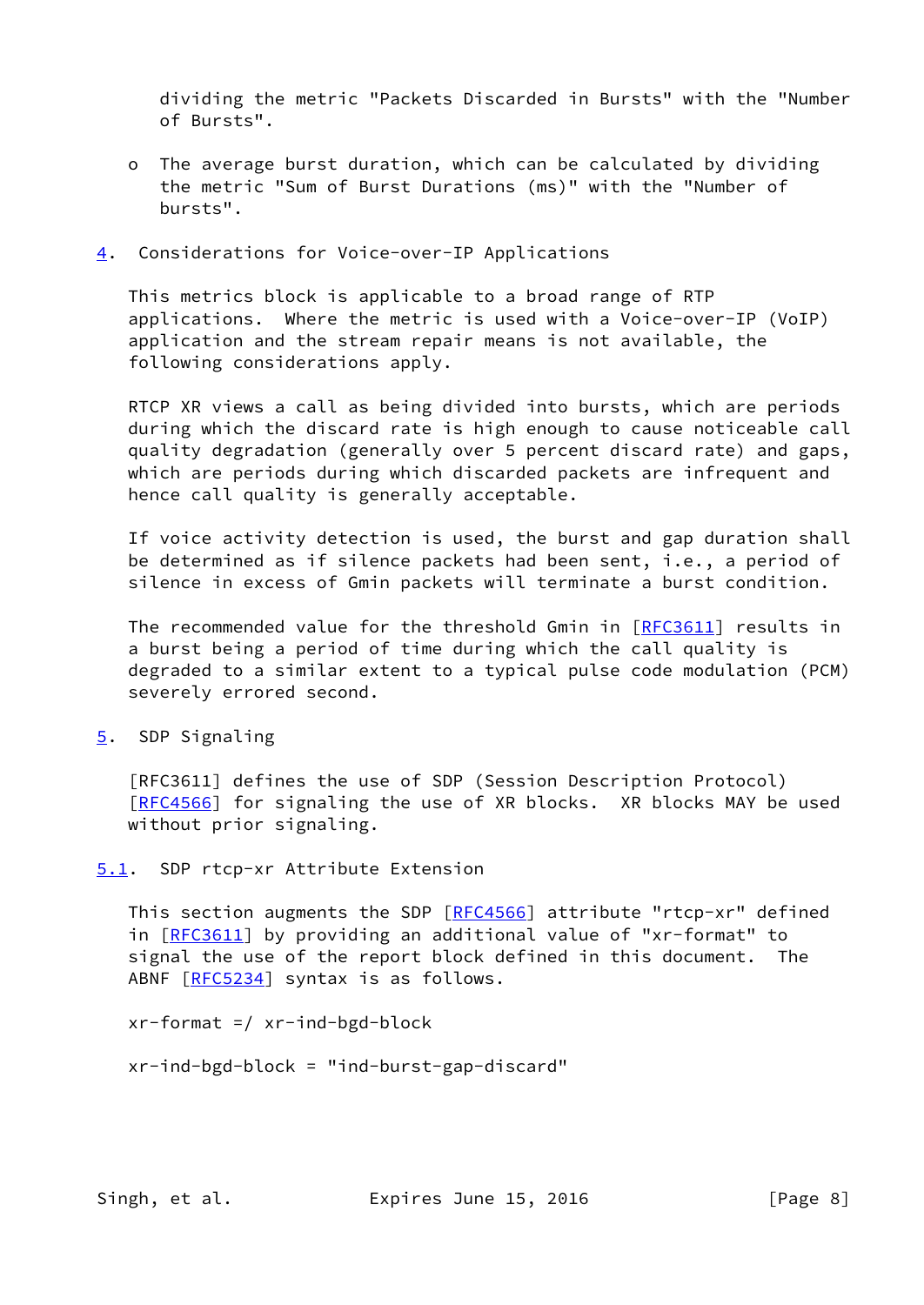<span id="page-9-1"></span><span id="page-9-0"></span>[5.2](#page-9-0). Offer/Answer Usage

 When SDP is used in Offer/Answer context, the SDP Offer/Answer usage defined in [[RFC3611\]](https://datatracker.ietf.org/doc/pdf/rfc3611) for unilateral "rtcp-xr" attribute parameters applies. For detailed usage in Offer/Answer for unilateral parameters, refer to Section [5.2 of \[RFC3611\]](https://datatracker.ietf.org/doc/pdf/rfc3611#section-5.2).

<span id="page-9-2"></span>[6](#page-9-2). IANA Considerations

 New block types for RTCP XR are subject to IANA registration. For general guidelines on IANA considerations for RTCP XR, refer to [\[RFC3611](https://datatracker.ietf.org/doc/pdf/rfc3611)].

<span id="page-9-3"></span>[6.1](#page-9-3). New RTCP XR Block Type Value

 This document assigns the block type value IBGD in the IANA "RTP Control Protocol Extended Reports (RTCP XR) Block Type Registry" to the "Burst/Gap Discard Metrics Block".

 [Note to RFC Editor: Please replace IBGD with the IANA provided RTCP XR block type for this block.]

<span id="page-9-4"></span>[6.2](#page-9-4). New RTCP XR SDP Parameter

 This document also registers a new parameter "ind-burst-gap-discard" in the "RTP Control Protocol Extended Reports (RTCP XR) Session Description Protocol (SDP) Parameters Registry".

<span id="page-9-5"></span>[6.3](#page-9-5). Contact Information for Registrations

The contact information for the registrations is:

RAI Area Directors <rai-ads@tools.ietf.org>

<span id="page-9-6"></span>[7](#page-9-6). Security Considerations

 It is believed that this RTCP XR block introduces no new security considerations beyond those described in [\[RFC3611](https://datatracker.ietf.org/doc/pdf/rfc3611)]. This block does not provide per-packet statistics, so the risk to confidentiality documented in [Section 7,](#page-9-6) paragraph 3 of [\[RFC3611](https://datatracker.ietf.org/doc/pdf/rfc3611)] does not apply.

<span id="page-9-7"></span>[8](#page-9-7). Contributors

Qin Wu, Rachel Huang, and Alan Clark wrote [RFC7003](https://datatracker.ietf.org/doc/pdf/rfc7003), which this document extends.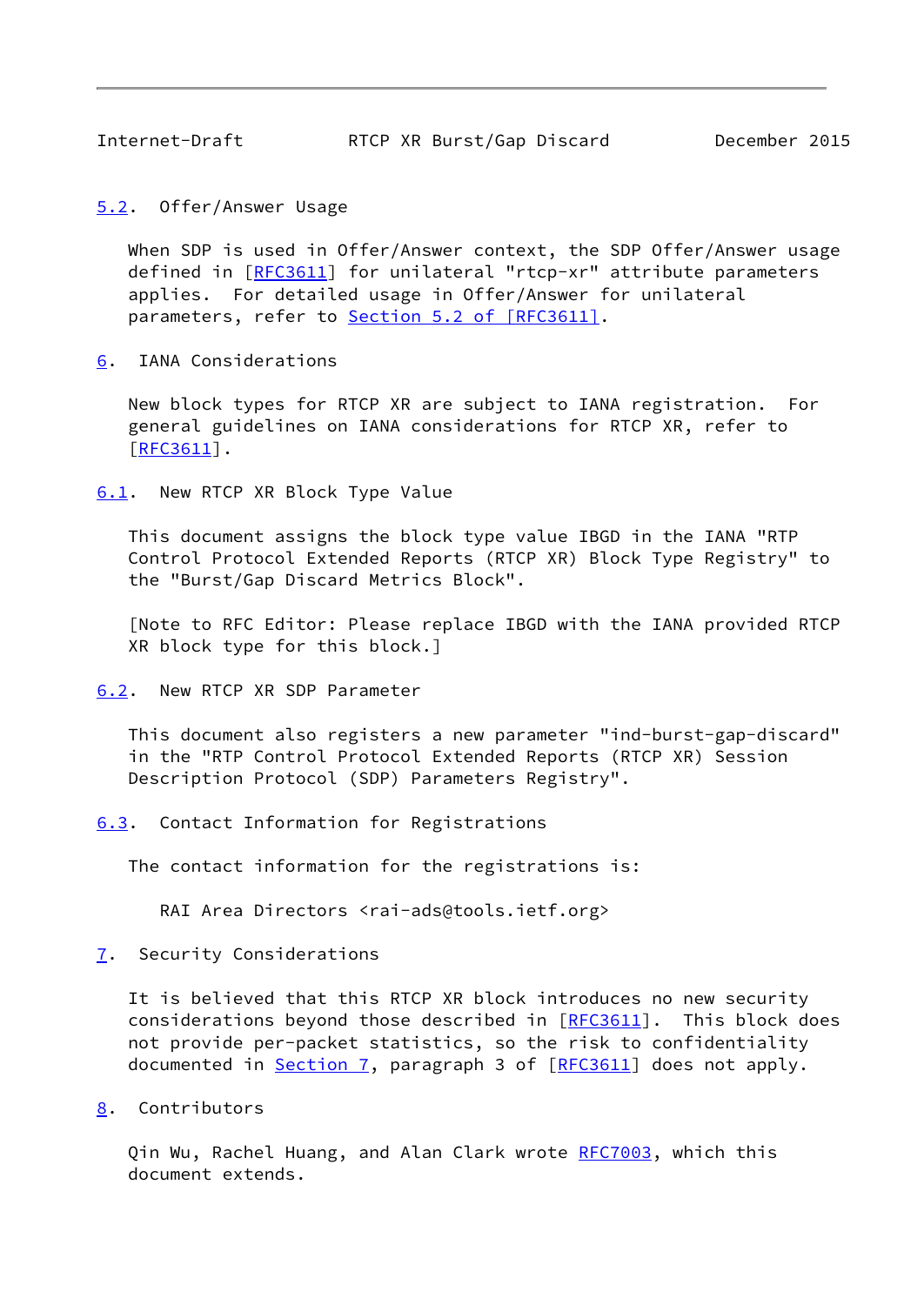<span id="page-10-1"></span><span id="page-10-0"></span>[9](#page-10-0). Acknowledgments

 The authors acknowledge the reviews and feedback provided by various people.

- <span id="page-10-2"></span>[10.](#page-10-2) References
- <span id="page-10-3"></span>[10.1](#page-10-3). Normative References
	- [RFC2119] Bradner, S., "Key words for use in RFCs to Indicate Requirement Levels", [BCP 14](https://datatracker.ietf.org/doc/pdf/bcp14), [RFC 2119](https://datatracker.ietf.org/doc/pdf/rfc2119), March 1997.
	- [RFC3550] Schulzrinne, H., Casner, S., Frederick, R., and V. Jacobson, "RTP: A Transport Protocol for Real-Time Applications", STD 64, [RFC 3550](https://datatracker.ietf.org/doc/pdf/rfc3550), July 2003.
	- [RFC3611] Friedman, T., Caceres, R., and A. Clark, "RTP Control Protocol Extended Reports (RTCP XR)", [RFC 3611](https://datatracker.ietf.org/doc/pdf/rfc3611), November 2003.
	- [RFC4566] Handley, M., Jacobson, V., and C. Perkins, "SDP: Session Description Protocol", [RFC 4566](https://datatracker.ietf.org/doc/pdf/rfc4566), July 2006.
	- [RFC5234] Crocker, D., Ed. and P. Overell, "Augmented BNF for Syntax Specifications: ABNF", STD 68, [RFC 5234](https://datatracker.ietf.org/doc/pdf/rfc5234), DOI 10.17487/ [RFC5234](https://datatracker.ietf.org/doc/pdf/rfc5234), January 2008, <<http://www.rfc-editor.org/info/rfc5234>>.
	- [RFC5725] Begen, A., Hsu, D., and M. Lague, "Post-Repair Loss RLE Report Block Type for RTP Control Protocol (RTCP) Extended Reports (XRs)", [RFC 5725,](https://datatracker.ietf.org/doc/pdf/rfc5725) February 2010.
	- [RFC6776] Clark, A. and Q. Wu, "Measurement Identity and Information Reporting Using a Source Description (SDES) Item and an RTCP Extended Report (XR) Block", [RFC 6776](https://datatracker.ietf.org/doc/pdf/rfc6776), October 2012.
- <span id="page-10-4"></span>[10.2](#page-10-4). Informative References

<span id="page-10-5"></span>[I-D.ietf-payload-flexible-fec-scheme]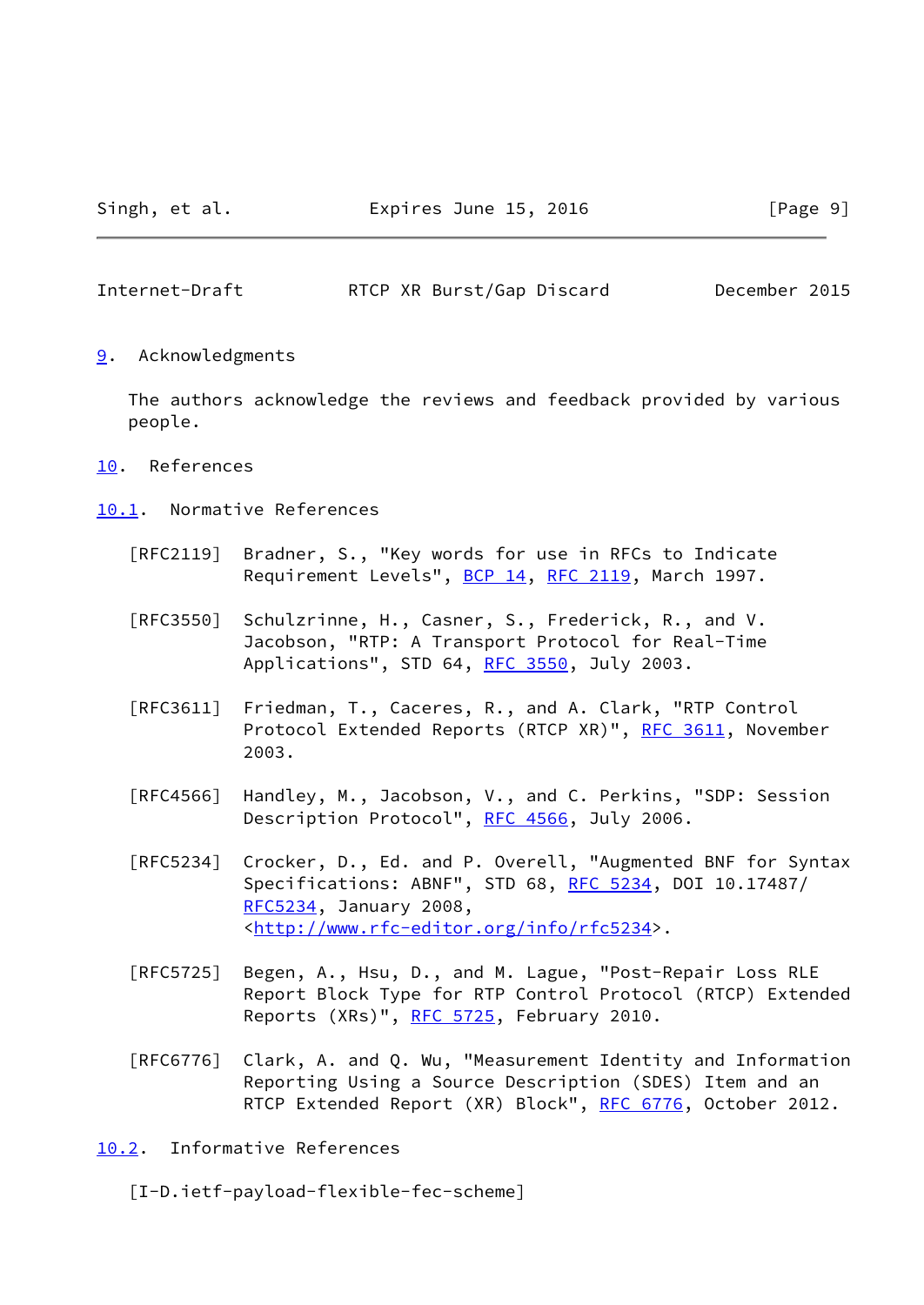Singh, V., Begen, A., Zanaty, M., and G. Mandyam, "RTP Payload Format for Flexible Forward Error Correction (FEC)", [draft-ietf-payload-flexible-fec-scheme-01](https://datatracker.ietf.org/doc/pdf/draft-ietf-payload-flexible-fec-scheme-01) (work in progress), October 2015.

 [RFC4588] Rey, J., Leon, D., Miyazaki, A., Varsa, V., and R. Hakenberg, "RTP Retransmission Payload Format", [RFC 4588,](https://datatracker.ietf.org/doc/pdf/rfc4588) July 2006.

| Singh, et al. | Expires June 15, 2016 | [Page 10] |
|---------------|-----------------------|-----------|
|---------------|-----------------------|-----------|

Internet-Draft RTCP XR Burst/Gap Discard December 2015

- [RFC5481] Morton, A. and B. Claise, "Packet Delay Variation Applicability Statement", [RFC 5481](https://datatracker.ietf.org/doc/pdf/rfc5481), DOI 10.17487/RFC5481, March 2009, [<http://www.rfc-editor.org/info/rfc5481](http://www.rfc-editor.org/info/rfc5481)>.
- [RFC6390] Clark, A. and B. Claise, "Guidelines for Considering New Performance Metric Development", [BCP 170,](https://datatracker.ietf.org/doc/pdf/bcp170) [RFC 6390](https://datatracker.ietf.org/doc/pdf/rfc6390), October 2011.
- [RFC6709] Carpenter, B., Aboba, B., Ed., and S. Cheshire, "Design Considerations for Protocol Extensions", [RFC 6709,](https://datatracker.ietf.org/doc/pdf/rfc6709) DOI 10.17487/RFC6709, September 2012, <<http://www.rfc-editor.org/info/rfc6709>>.
- [RFC6792] Wu, Q., Ed., Hunt, G., and P. Arden, "Guidelines for Use of the RTP Monitoring Framework", [RFC 6792](https://datatracker.ietf.org/doc/pdf/rfc6792), DOI 10.17487/ [RFC6792](https://datatracker.ietf.org/doc/pdf/rfc6792), November 2012, <<http://www.rfc-editor.org/info/rfc6792>>.
- [RFC6958] Clark, A., Zhang, S., Zhao, J., and Q. Wu, "RTP Control Protocol (RTCP) Extended Report (XR) Block for Burst/Gap Loss Metric Reporting", [RFC 6958,](https://datatracker.ietf.org/doc/pdf/rfc6958) May 2013.
- [RFC7002] Clark, A., Zorn, G., and Q. Wu, "RTP Control Protocol (RTCP) Extended Report (XR) Block for Discard Count Metric Reporting", [RFC 7002,](https://datatracker.ietf.org/doc/pdf/rfc7002) September 2013.
- [RFC7003] Clark, A., Huang, R., and Q. Wu, "RTP Control Protocol (RTCP) Extended Report (XR) Block for Burst/Gap Discard Metric Reporting", [RFC 7003](https://datatracker.ietf.org/doc/pdf/rfc7003), September 2013.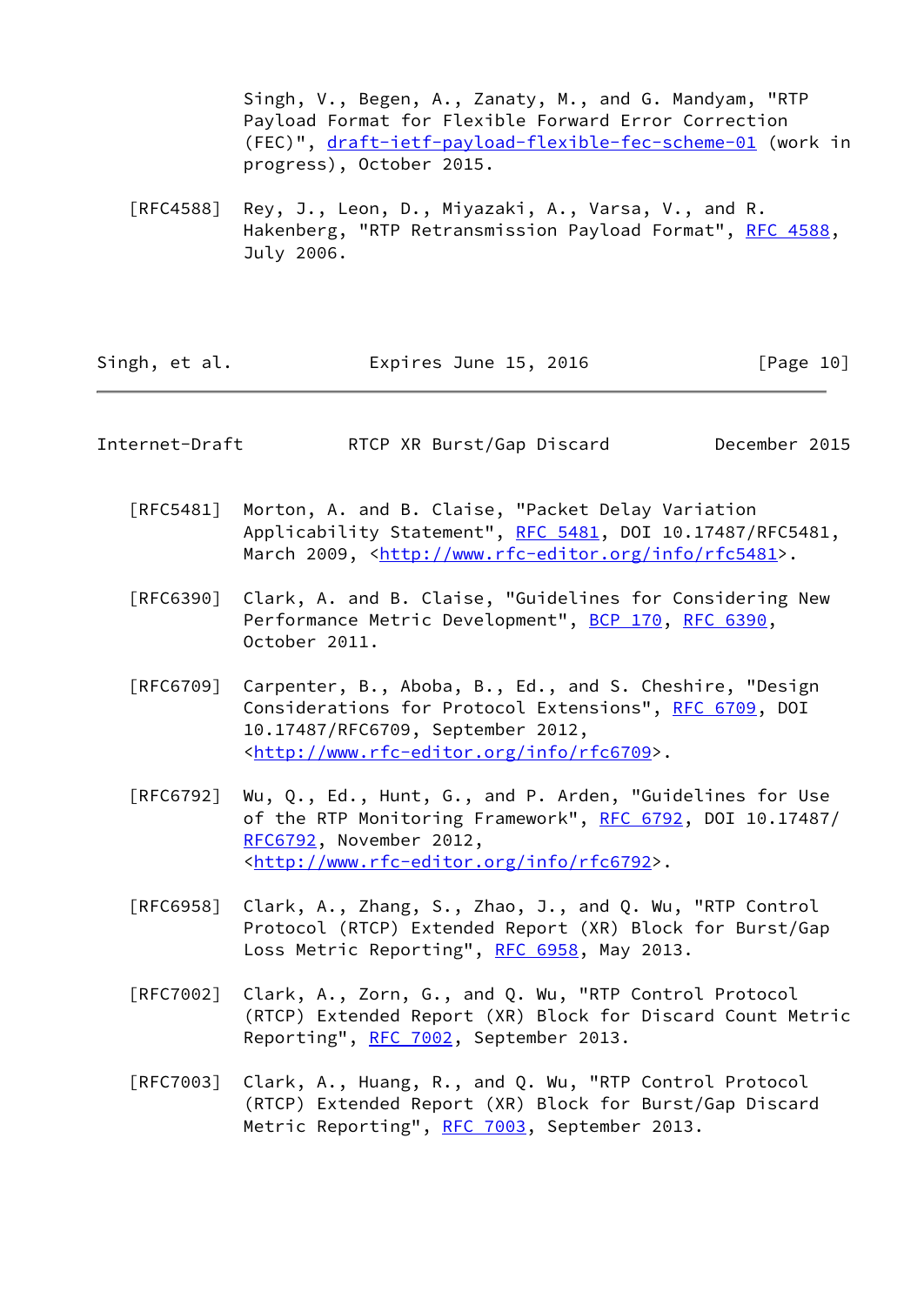|  | Singh, |  |  | et al. |  |
|--|--------|--|--|--------|--|
|--|--------|--|--|--------|--|

Expires June 15, 2016  $[Page 11]$ 

Internet-Draft RTCP XR Burst/Gap Discard December 2015

<span id="page-12-0"></span>[Appendix A.](#page-12-0) Metrics Represented Using the Template from [RFC 6390](https://datatracker.ietf.org/doc/pdf/rfc6390)

- a. Threshold Metric
	- \* Defined in Appenix A.a of [\[RFC7003](https://datatracker.ietf.org/doc/pdf/rfc7003)].
- b. Sum of burst durations (ms)
	- \* Metric Name: Sum of Burst Durations with Discarded RTP Packets.
	- \* Metric Description: The total duration of bursts of discarded RTP packets in the period of the report.
	- \* Method of Measurement or Calculation: See [Section 3.1](#page-4-2), Sum of Burst Durations definition.
	- \* Units of Measurement: See [Section 3.1](#page-4-2), Sum of Burst Durations definition.
	- \* Measurement Point(s) with Potential Measurement Domain: See [Section 3,](#page-4-0) 1st paragraph.
	- \* Measurement Timing: See **Section 3**, 2nd paragraph for measurement timing and **Section 3.1** for Interval Metric flag.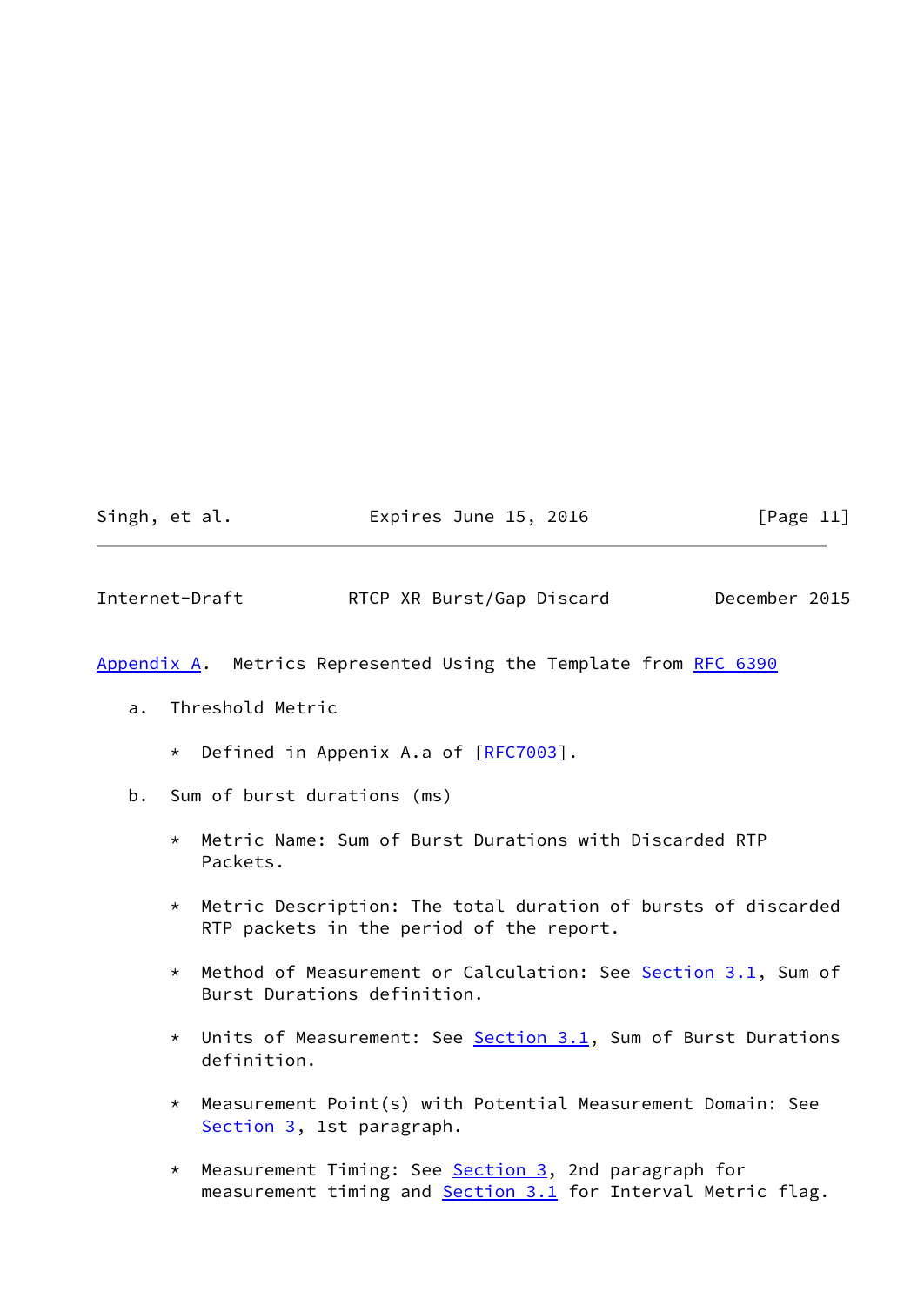- \* Use and Applications: See [Section 1.4](#page-3-1).
- \* Reporting Model: See [RFC 3611.](https://datatracker.ietf.org/doc/pdf/rfc3611)
- c. Packets Discarded in Bursts Metric
	- \* Defined in Appenix A.b of [\[RFC7003](https://datatracker.ietf.org/doc/pdf/rfc7003)].
- d. Number of bursts
	- \* Metric Name: Number of discard bursts in RTP.
	- \* Metric Description: The total number of bursts with discarded RTP packets in the period of the report.
	- \* Method of Measurement or Calculation: See [Section 3.1](#page-4-2), Number of discard bursts definition.
	- \* Units of Measurement: See [Section 3.1](#page-4-2) for the Number of bursts definition.

| Singh, et al. | Expires June 15, 2016 |  | [Page 12] |  |
|---------------|-----------------------|--|-----------|--|
|               |                       |  |           |  |

- \* Measurement Point(s) with Potential Measurement Domain: See [Section 3,](#page-4-0) 1st paragraph.
- \* Measurement Timing: See [Section 3,](#page-4-0) 2nd paragraph for measurement timing and **Section 3.1** for Interval Metric flag.
- \* Use and Applications: See [Section 1.4](#page-3-1).
- \* Reporting Model: See [RFC 3611.](https://datatracker.ietf.org/doc/pdf/rfc3611)
- e. Total Packets Expected in Bursts Metric
	- \* Defined in Appenix A.c of [\[RFC7003](https://datatracker.ietf.org/doc/pdf/rfc7003)].
- f. Discard Count
	- \* Defined in Appenix A.a of [\[RFC7002](https://datatracker.ietf.org/doc/pdf/rfc7002)].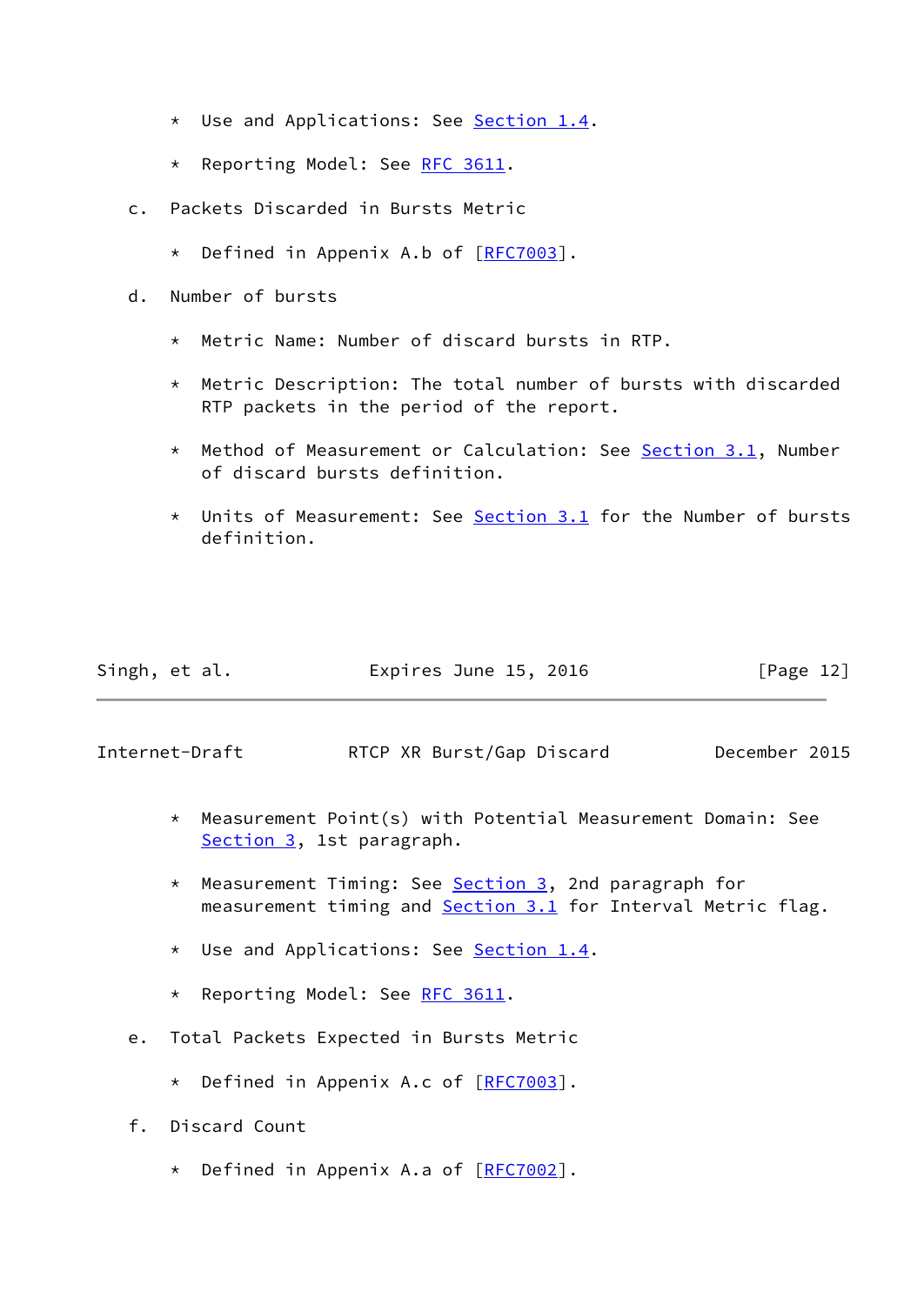Authors' Addresses

 Varun Singh Nemu Dialogue Systems Oy Runeberginkatu 4c A 4 Helsinki 00100 Finland

 EMail: varun@callstats.io URI: <http://www.callstats.io/>

 Colin Perkins University of Glasgow School of Computing Science Glasgow G12 8QQ United Kingdom

EMail: csp@csperkins.org

 Alan Clark Telchemy Incorporated 2905 Premiere Parkway, Suite 280 Duluth, GA 30097 USA

EMail: alan.d.clark@telchemy.com

Singh, et al. **Expires June 15, 2016** [Page 13]

Internet-Draft RTCP XR Burst/Gap Discard December 2015

 Rachel Huang Huawei Technologies Co., Ltd. 101 Software Avenue, Yuhua District Nanjing, Jiangsu 210012 China

EMail: Rachel@huawei.com